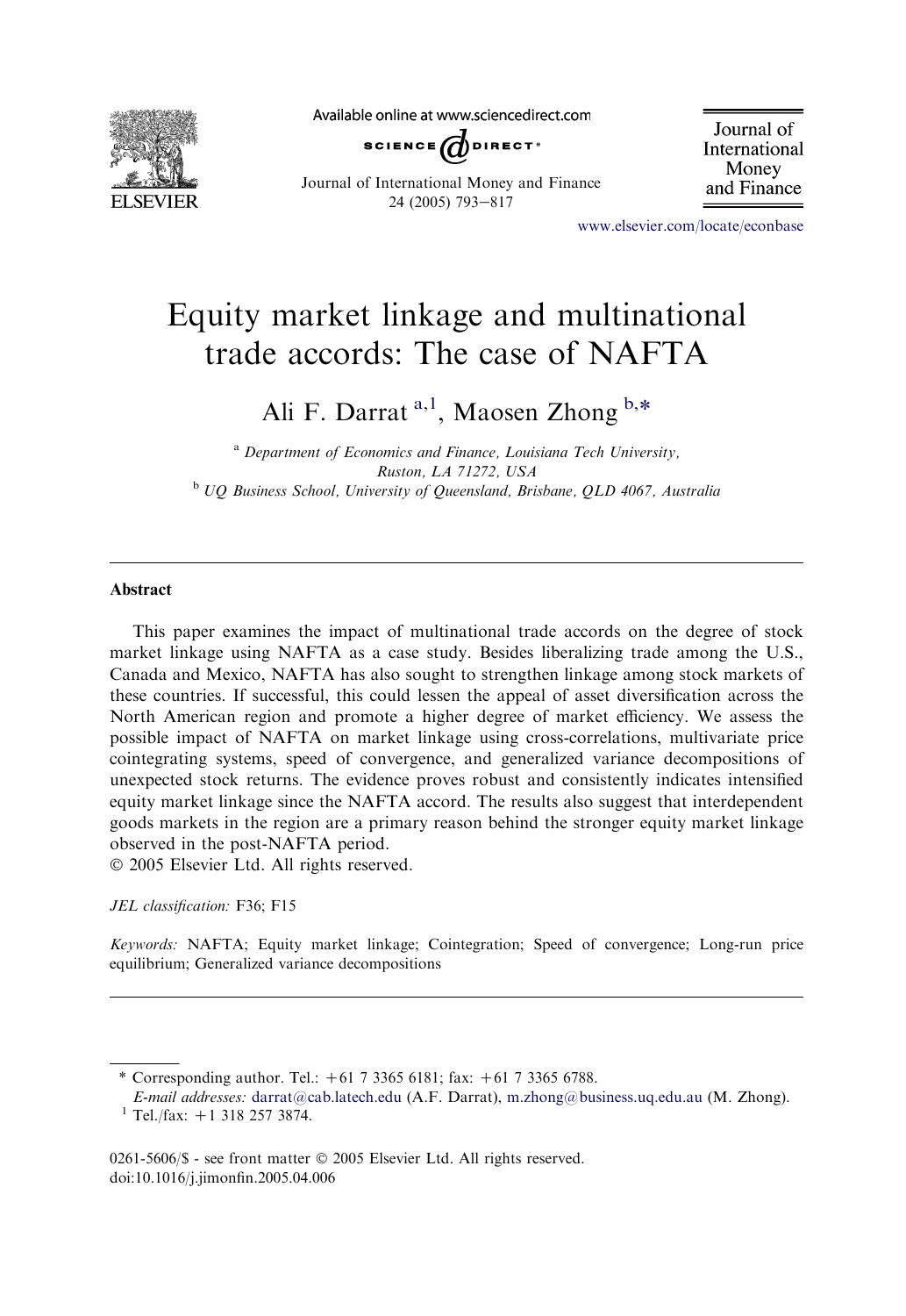## 1. Introduction

Understanding the link between international trade and equity markets is important for pricing securities across borders, for managing multinational asset portfolios, and for global hedging strategies. This study investigates the impact of the North American Free Trade Agreement (NAFTA) on equity market linkage in the region. Ratified in January 1994, NAFTA's primary goal is to liberalize trade among the three North American countries. Evidence suggests that NAFTA has thus far succeeded in promoting trade in the region (e.g., [Gould, 1996, 1998; Kouparitsas,](#page--1-0) [1997](#page--1-0)).

Although the main focus of NAFTA is on eliminating (or reducing) barriers to regional trade in goods and services, the accord has also sought to promote crosscountry investment among the three economies. Article 1109, for example, calls for the free and quick transfer of all payments relating to equity transactions including dividends, interest, and capital gains. Several other provisions relax restrictions on cross-country investing and foreign stock ownership. A growing literature suggests that the evolution of equity market linkage across national borders tends to be associated with international trade and other macroeconomic factors. For example, [Kouparitsas \(1997\)](#page--1-0) and [Bracker et al. \(1999\)](#page--1-0) highlight the importance of interdependence among international goods markets when discussing equity market linkages. [Phylaktis and Ravazzolo \(2002\)](#page--1-0) also report evidence suggesting that financial and economic integrations are significantly related in a group of Pacific Basin countries.

This paper examines the impact of NAFTA on the equity market linkage among the U.S., Canada and Mexico. In addition, our analysis has other important practical and theoretical implications. In particular, if stock markets in the three North American countries have become more linked in the post-NAFTA regime, then asset diversification within the region will lose much of its appeal. Moreover, a higher degree of market comovements promotes faster adjustments of equity prices to information flows from member countries, leading to more efficient markets. The degree of equity market linkage is also important for international capital budgeting. As [Cooper and Kaplanis \(2000\)](#page--1-0) argue, optimal corporate decision rules in capital budgeting for segmented markets differ from those for fully integrated markets because similar equities provide different net returns depending on the degree of market linkages. If NAFTA has indeed strengthened equity market linkage in North America, companies will have access to capital on equal terms. This may lessen the home-country bias. Another implication pertains to possible welfare gains. Interdependent equity markets complement the goods markets as they effectively provide the price-discovery function for international trade and facilitate an optimal timing for international asset claims. Furthermore, under a stronger market linkage across borders, a multinational version of the capital asset pricing model becomes a more appropriate framework than the domestic version commonly used for individual equity markets.

Our paper contributes to the literature in several other respects. First, prior research suggests that equity market linkage has a time-varying characteristic